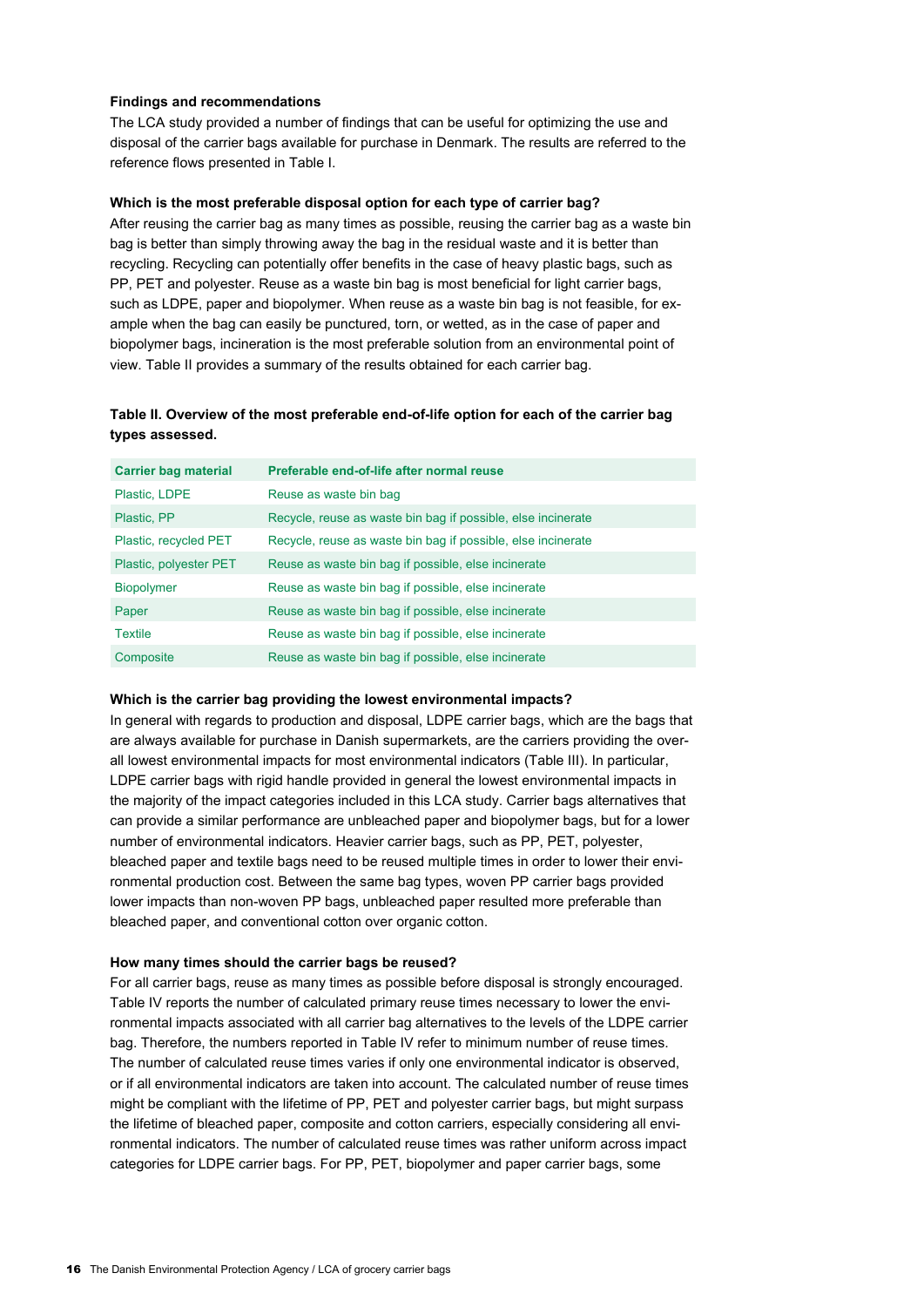impact categories presented higher reuse times than others. Lastly, the very high number of reuse times scored by cotton and composite bags is primarily due only to the ozone depletion impact category, for which the cotton production dataset provides larger impacts than the reference LDPE carrier bag.

**Table III. Carrier bags providing the lowest environmental impacts for all the environmental indicators considered. The order in which the bags are listed corresponds to the raking of their LCA results starting from the lowest impact. Only the three lowest scoring bags are listed. The results refer to the reference flow provided in Table I.**

| <b>Environmental indicator</b>     | <b>Carrier bags providing lowest impacts</b> |
|------------------------------------|----------------------------------------------|
| Climate change                     | Paper unbleached, biopolymer, LDPE           |
| Ozone depletion                    | <b>LDPE</b>                                  |
| Human toxicity, cancer effects     | Paper unbleached, LDPE                       |
| Human toxicity, non-cancer effects | Composite, PP, LDPE                          |
| Photochemical ozone formation      | <b>LDPE</b>                                  |
| Ionizing radiation                 | <b>LDPE</b>                                  |
| Particulate matter                 | <b>LDPE</b>                                  |
| <b>Terrestrial acidification</b>   | <b>LDPE</b>                                  |
| <b>Terrestrial eutrophication</b>  | <b>LDPE</b>                                  |
| Freshwater eutrophication          | <b>LDPE</b>                                  |
| Marine eutrophication              | PP, LDPE                                     |
| Ecosystem toxicity                 | <b>LDPE</b>                                  |
| Resource depletion, fossil         | Paper unbleached, LDPE                       |
| Resource depletion, abiotic        | PP, LDPE                                     |
| Water resource depletion           | LDPE, biopolymer                             |

**Table IV. Calculated number of primary reuse times for the carrier bags in the rows, for their most preferable disposal option, necessary to provide the same environmental performance of the average LDPE carrier bag, reused as a waste bin bag before incineration. The results refer to the reference flow provided in Table I.**

|                                                      | LDPE average, reused as waste bin bag |                       |
|------------------------------------------------------|---------------------------------------|-----------------------|
|                                                      | <b>Climate Change</b>                 | <b>All indicators</b> |
| LDPE simple, reused as waste bag                     | $\mathbf 0$                           | 1                     |
| LDPE rigid handle, reused as waste bag               | 0                                     | 0                     |
| Recycled LDPE, reused as waste bag                   | 1                                     | 2                     |
| PP, non-woven, recycled                              | 6                                     | 52                    |
| PP, woven, recycled                                  | 5                                     | 45                    |
| Recycled PET, recycled                               | 8                                     | 84                    |
| Polyester PET, recycled                              | $\overline{2}$                        | 35                    |
| Biopolymer, reused as waste bag or incinerated       | 0                                     | 42                    |
| Unbleached paper, reused as waste bag or incinerated | $\Omega$                              | 43                    |
| Bleached paper, reused as waste bag or incinerated   | 1                                     | 43 <sup>4</sup>       |
| Organic cotton, reused as waste bag or incinerated   | 149                                   | 20000                 |

<sup>&</sup>lt;sup>4</sup> The highest value for bleached paper is set to as minimum be equal to the value for unbleached paper.

 $\overline{a}$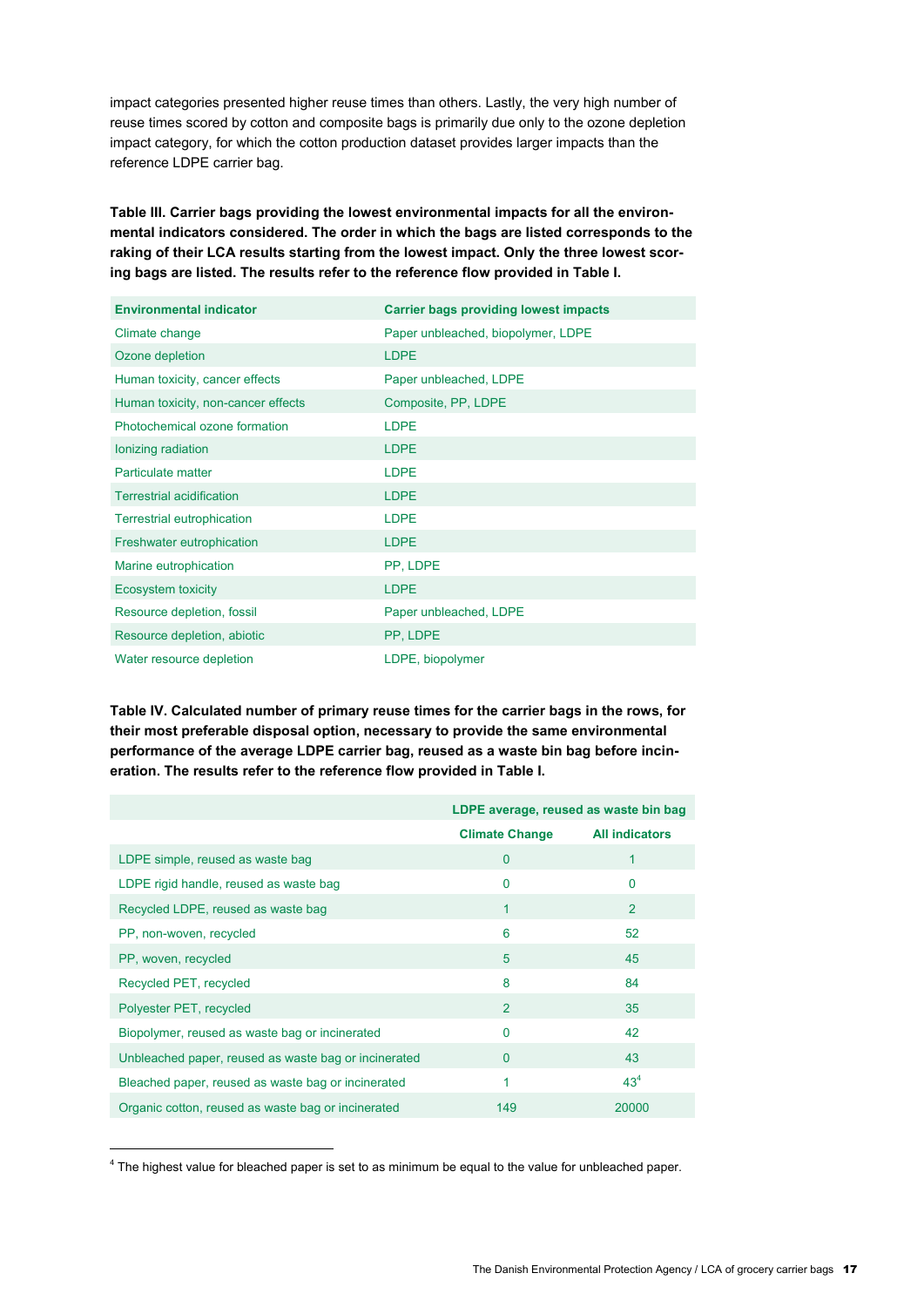| Conventional cotton, reused as waste bag or incinerated | 52 | 7100 |
|---------------------------------------------------------|----|------|
| Composite, reused as waste bag or incinerated           | 23 | 870  |

The sensitivity analysis on data and assumptions highlighted the importance of the choice of reference flow, which was determining for the calculated number of reuse times for organic cotton. The reference flow choice depends on the fulfilment of the function expressed by the functional unit. In particular, the results showed the importance of the carrier bags design, which should be focused on maximizing volume and weight holding capacity, while minimizing the amount of material needed and the final weight of the carrier bag. Our final recommendations are the following<sup>5</sup>:

 **Simple LDPE bags**: Can be directly reused as waste bin bags for climate change, should be reused at least 1 time for grocery shopping considering all other indicators; finally reuse as waste bin bag.

- **LDPE bags with rigid handle**: Can be directly reused as waste bin bags considering all indicators; finally reuse as waste bin bag.
- **Recycled LDPE bags**: Reuse for grocery shopping at least 1 time for climate change, at least 2 times considering all indicators; finally reuse as waste bin bag.
- **PP bags, non-woven**: Reuse for grocery shopping at least 6 times for climate change, at least 52 times considering all indicators; finally dispose with recyclables, otherwise reuse as waste bin bag if possible, lastly incinerate.
- **PP bags, woven**: Reuse for grocery shopping at least 5 times for climate change, at least 45 times considering all indicators; finally dispose with recyclables, otherwise reuse as waste bin bag if possible, lastly incinerate.
- **PET bags**: Reuse for grocery shopping at least 8 times for climate change, at least 84 times considering all indicators; finally dispose with recyclables, otherwise reuse as waste bin bag if possible, lastly incinerate.
- **Polyester bags**: Reuse for grocery shopping at least 2 times for climate change, at least 35 times considering all indicators; finally dispose with recyclables, otherwise reuse as waste bin bag if possible, lastly incinerate.
- **Biopolymer bags**: Can be directly reused as waste bin bags for climate change, should be reused at least 42 times for grocery shopping considering all other indicators. Finally, reuse as waste bin bag if possible, otherwise incinerate.
- **Unbleached paper bags**: Can be directly reused as waste bin bags for climate change, should be reused at least 43 times considering all other indicators. Finally, reuse as waste bin bag if possible, otherwise incinerate.
- **Bleached paper bags**: Reuse for grocery shopping at least 1 time for climate change, at least 43 times considering all indicators; reuse as waste bin bag if possible, otherwise incinerate.
- **Organic cotton bags**: Reuse for grocery shopping at least 149 times for climate change, at least 20000 times considering all indicators; reuse as waste bin bag if possible, otherwise incinerate.
- **Conventional cotton bags**: Reuse for grocery shopping at least 52 times for climate change, at least 7100 times considering all indicators; reuse as waste bin bag if possible, otherwise incinerate.

-

 $<sup>5</sup>$  The number of times for "all indicators" refers to the highest number of reuse times among those calcu-</sup> lated for each impact category. For light carrier bags (LDPE, PP, PET...) the high numbers of reuse times are given by a group of impact categories with similar high values. Conversely, for composite and cotton the very high number of reuse times is given by the ozone depletion impact alone. Without considering ozone depletion, the number of reuse times ranges from 50 to1400 for conventional cotton, from 150 to 3800 for organic cotton, and from 0 to 740 for the composite material bag. The highest number is due to the use of water resource, but also to freshwater and terrestrial eutrophication. Results for the number of reuse times for each impact category, minimum-maximum ranges and average number of reuse times are provided in Appendix C.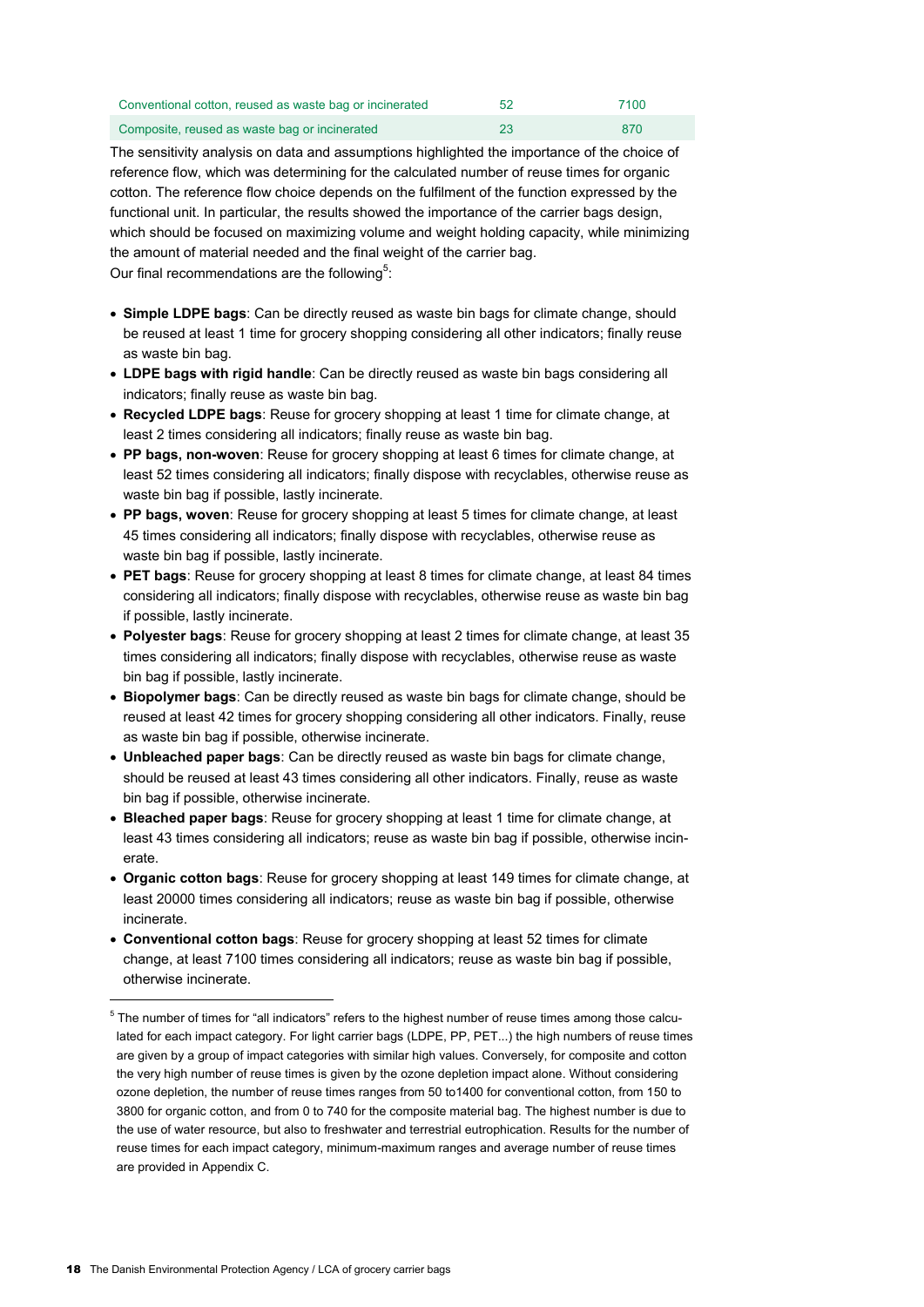**Composite bags**: Reuse for grocery shopping at least 23 times for climate change, at least 870 times considering all indicators; reuse as waste bin bag if possible, otherwise incinerate.

It should be considered that if the reference LDPE bag is reused for shopping, this will increase the needed number of reuse times for the other bags proportionally. The results obtained on the minimum number of reuse times are intended to raise the discussion among the stakeholders on the effective expected lifetime of each carrier bag. While the calculated number of reuse times might be compliant with the functional lifetime of PP, PET and polyester carrier bags, it might surpass the lifetime of bleached paper, composite and cotton carriers, especially considering all environmental indicators.

#### **Summary of the critical review**

#### **Reviewers**

A critical review according to ISO 14040/14044 was performed by Line Geest Jakobsen and Trine Lund Neidel from COWI A/S in January 2018.

#### **Review process**

The review process involved the following phases:

- COWI conducted the first review in January 2018.
- DTU answered to the questions raised by COWI and corrected the report according to the outcomes of the review in January 2018.
- COWI evaluated the corrections and compiled a final review statement.

The critical review from COWI can be found in full in Appendix D. The main points highlighted in the critical review are provided below.

The LCA report has been reviewed with respect to compliance with the ISO 14040 and 14044 International Standards. The report was found to comply with the standards to a large extent. The authors state that the report does not comply with the standard because an exchange with a panel of experts was not made during the project phases.

The method chosen for selecting the functional unit and reference flow was verified with a sensitivity analysis. The results of the sensitivity analysis showed that the choice of reference flow influenced heavily the carrier bags with high impacts connected to production and with a lower volume than the one expressed in the functional unit (mainly organic cotton). The authors added a dedicated section on carrier bag design where they provide comments on the influence of the carrier bag design on the results.

The critical review highlighted that specific attention should have been dedicated to data quality assessment and to the clear statement of critical assumptions. The authors added dedicated sections on data quality assessment, critical assumption and on the influence on data and assumptions on the results. The influence of selected critical assumptions on the results was assessed with a sensitivity analysis.

After the review, the authors added further specifications on the carrier bag types (e.g. polyester polymer type), adjusted language and typos, and added further details for improving the overall understanding of the report.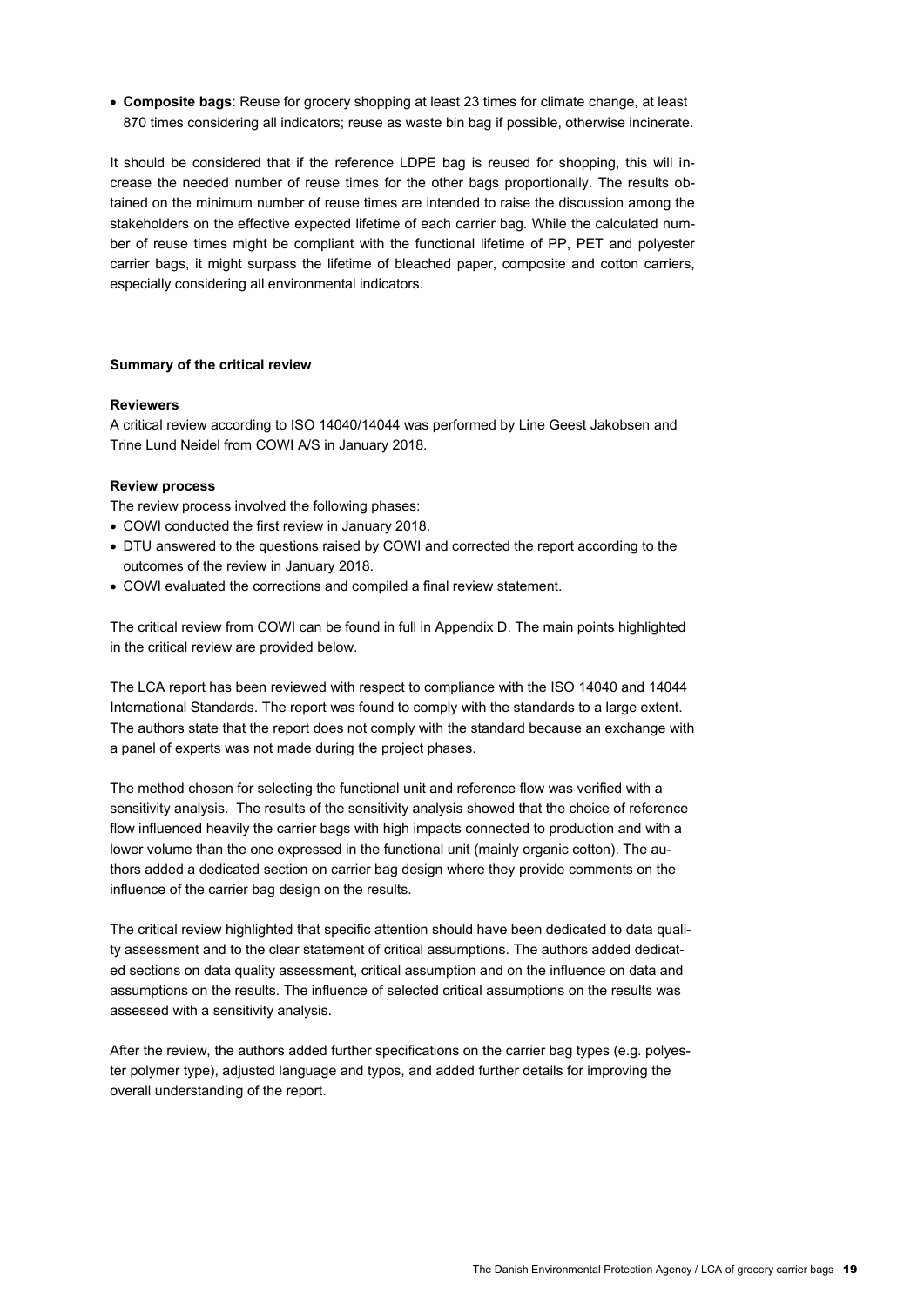# **8. Conclusions**

This study identified the best disposal option for each of the carrier bags available in Danish supermarkets in 2017. In general, reusing the carrier bag as a waste bin bag is better than simply throwing away the bag in the residual waste and it is better than recycling. Recycling can potentially offer more benefits in the case of heavy plastic bags, such as PP, and PET. Reuse as a waste bin bag is most beneficial for light carrier bags, such as LDPE, paper and biopolymer. When reuse as a waste bin bag is not feasible, for example when the bag can easily be punctured, torn, or wetted, incineration is the most preferable solution from an environmental point of view.

In general, LDPE carrier bags, which are the bags that are always available for purchase in Danish supermarkets, are the carriers providing the overall lowest environmental impacts when not considering reuse. In particular, between the types of available carrier bags, LDPE carrier bags with rigid handle are the most preferable. Effects of littering for this type of bag were considered negligible for Denmark. Carrier bags alternatives that can provide a similar performance are unbleached paper and biopolymer bags, but for a lower number of environmental indicators. Heavier carrier bags, such as PP, PET, polyester, bleached paper and textile bags need to be reused multiple times in order to lower their environmental production cost. Between the same bag types, woven PP carrier bags provided lower impacts than nonwoven PP bags, unbleached paper resulted more preferable than bleached paper, and conventional cotton over organic cotton.

For all carrier bags, reuse as many times as possible before disposal is strongly encouraged. This study also calculated how many times each bag would need to be reused in order to lower its associated environmental impacts to the levels of the LDPE carrier bag. The number of calculated reuse times varies if only one environmental indicator is observed, or if all environmental indicators are taken into account.

The results are the following $9$ :

-

- **Simple LDPE bags**: Can be directly reused as waste bin bags for climate change, should be reused at least 1 time for grocery shopping considering all other indicators; finally reuse as waste bin bag.
- **LDPE bags with rigid handle**: Can be directly reused as waste bin bags considering all indicators; finally reuse as waste bin bag.
- **Recycled LDPE bags**: Reuse for grocery shopping at least 1 time for climate change, at least 2 times considering all indicators; finally reuse as waste bin bag.
- **PP bags, non-woven**: Reuse for grocery shopping at least 6 times for climate change, and up to 52 times considering all indicators; finally dispose with recyclables, otherwise reuse as waste bin bag if possible, lastly incinerate.

 $9$  The number of times for "all indicators" refers to the highest number of reuse times among those calculated for each impact category. For light carrier bags (LDPE, PP, PET...) the high numbers of reuse times are given by a group of impact categories with similar high values. Conversely, for composite and cotton the very high number of reuse times is given by the ozone depletion impact alone. Without considering ozone depletion, the number of reuse times ranges from 50 to1400 for conventional cotton, from 150 to 3800 for organic cotton, and from 0 to 740 for the composite material bag. The highest number is due to the use of water resource, but also to freshwater and terrestrial eutrophication. Results for the number of reuse times for each impact category, minimum-maximum ranges and average number of reuse times are provided in Appendix C.